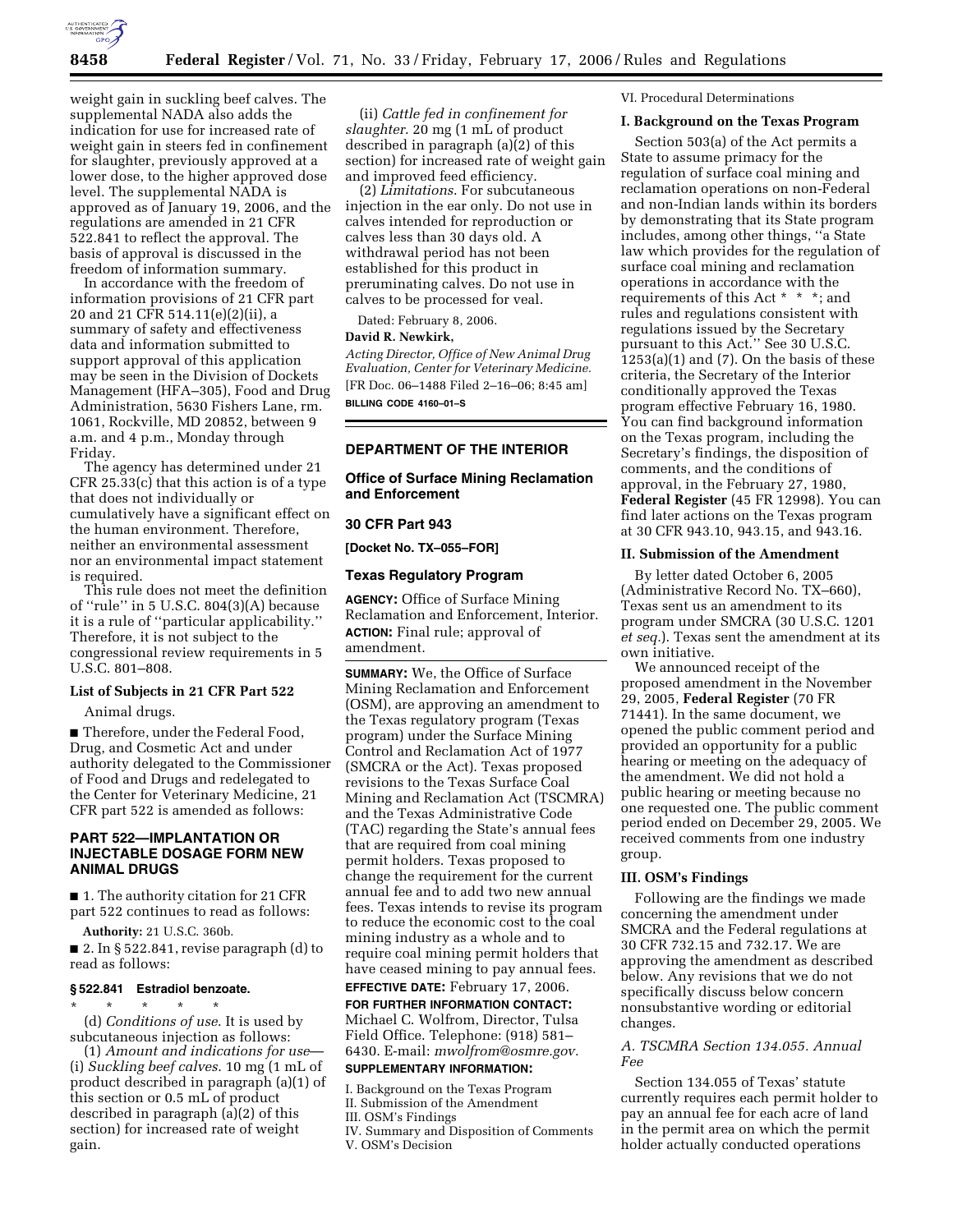for removing coal during the year (mined acreage fee). Presently, this fee can not be less than \$120.00 per acre. Texas proposed to revise section 134.055 by changing the section title from Annual Fee to Annual Fees. Texas also proposed to eliminate the \$120.00 per acre minimum fee for the mined acreage fee and to allow the Railroad Commission of Texas (Commission) to determine the amount of this fee. In addition, Texas proposed to add two new annual fees; a fee for mining permits in effect at the end of a calendar year (mining permit fee) and a fee for each acre of land in the bonded permit area (bond acreage fee). Texas proposed to allow the Commission to determine the amount of each of these two new annual fees. Furthermore, Texas stated in its letter dated October 6, 2005 (Administrative Record No. TX–660), that the proposed revised and new annual fees when coupled with the permit application fees are not expected to exceed 50 percent of the anticipated costs to administer the coal mining regulatory program for calendar year 2006.

The Federal statute at section 507(a) of SMCRA provides that each application for a surface coal mining and reclamation permit shall be accompanied by a fee as determined by the regulatory authority and that such fee may be less than, but shall not exceed the actual or anticipated cost of reviewing, administering, and enforcing such permit issued pursuant to a State program. The regulatory authority may also develop procedures to allow the fee to be paid over the term of the permit.

We find that Texas' proposed annual permit fees, including the current mined acreage fee and the two new fees (mining permit fee and bond acreage fee), are reasonable and consistent with the discretionary authority provided by the above Federal statute. Therefore, we are approving Texas' above revisions.

### *B. 16 TAC 12.108. Permit Fees*

Texas proposed to revise its regulations at 16 TAC 12.108, regarding permit fees, to implement the above proposed statutory amendment.

Texas proposed to add the title, ''Application Fees,'' and the title, ''Annual Fees,'' to paragraph (a) and paragraph (b), respectively. In paragraph (b), Texas proposed to require the annual fees due and payable no later than March 15th of the year following the year for which these fees are applicable. Also, Texas proposed to add new paragraph (b)(1). This paragraph reduces the current annual mined acreage fee from \$390.00 to \$160.00 per acre for each acre of land within the

permit area on which coal or lignite was actually removed during the calendar year. In addition, Texas proposed to add new paragraph (b)(2) which adds a new bond acreage fee and proposed to set this fee at \$3.00 per acre for each acre of land within a permit area covered by a reclamation bond on December 31st of the year. Furthermore, Texas proposed to add new paragraph (b)(3) which adds a new mining permit fee and proposed to set this fee at \$3,550.00 for each permit in effect on December 31st of the year. Finally, Texas stated in its letter dated October 6, 2005 (Administrative Record No. TX–660), that the proposed revised and new annual fees, when coupled with the permit application fees, are not expected to exceed 50 percent of the anticipated costs to administer the coal mining regulatory program for calendar year 2006.

The Federal regulation at 30 CFR 777.17 provides that an application for a surface coal mining and reclamation permit shall be accompanied by a fee as determined by the regulatory authority and that such fee may be less than, but shall not exceed the actual or anticipated cost of reviewing, administering, and enforcing such permit issued pursuant to a State program. The regulatory authority may also develop procedures to allow the fee to be paid over the term of the permit.

We find that Texas' proposed annual permit fees, including the current mined acreage fee and the two new fees (mining permit fee and bond acreage fee), are reasonable and consistent with the discretionary authority provided by the Federal regulation. Therefore, we are approving the above revisions.

# **IV. Summary and Disposition of Comments**

#### *Public Comments*

We asked for public comments on the amendment, and received one from TXU Power on behalf of TXU Mining Company LP (Administrative Record No. TX–660.03). The commenter stated that TXU strongly supports the proposed program amendment.

### *Federal Agency Comments*

On October 26, 2005, under 30 CFR 732.17(h)(11)(i) and section 503(b) of SMCRA, we requested comments on the amendment from various Federal agencies with an actual or potential interest in the Texas program (Administrative Record No. TX–660.01). We did not receive any comments.

# *Environmental Protection Agency (EPA) Concurrence and Comments*

None of the revisions that Texas proposed to make in this amendment pertain to air or water quality standards. Therefore, we did not ask EPA to concur on the amendment.

On October 26, 2005, under 30 CFR 732.17(h)(11)(i), we requested comments on the amendment from the EPA (Administrative Record No. TX– 660.01). The EPA did not respond to our request.

# *State Historical Preservation Officer (SHPO) and the Advisory Council on Historic Preservation (ACHP)*

Under 30 CFR 732.17(h)(4), we are required to request comments from the SHPO and ACHP on amendments that may have an effect on historic properties. On October 26, 2005, we requested comments on Texas' amendment (Administrative Record No. TX–660.01), but neither responded to our request.

### **V. OSM's Decision**

Based on the above findings, we approve the amendment Texas sent us on October 6, 2005.

To implement this decision, we are amending the Federal regulations at 30 CFR part 943, which codify decisions concerning the Texas program. We find that good cause exists under 5 U.S.C. 553(d)(3) to make this final rule effective immediately. Section 503(a) of SMCRA requires that the State's program demonstrate that the State has the capability of carrying out the provisions of the Act and meeting its purposes. Making this rule effective immediately will expedite that process. SMCRA requires consistency of State and Federal standards.

### **VI. Procedural Determinations**

#### *Executive Order 12630—Takings*

This rule does not have takings implications. This determination is based on the analysis performed for the counterpart Federal regulations.

### *Executive Order 12866—Regulatory Planning and Review*

This rule is exempted from review by the Office of Management and Budget (OMB) under Executive Order 12866.

### *Executive Order 12988—Civil Justice Reform*

The Department of the Interior has conducted the reviews required by section 3 of Executive Order 12988 and has determined that this rule meets the applicable standards of subsections (a) and (b) of that section. However, these standards are not applicable to the actual language of State regulatory programs and program amendments because each program is drafted and promulgated by a specific State, not by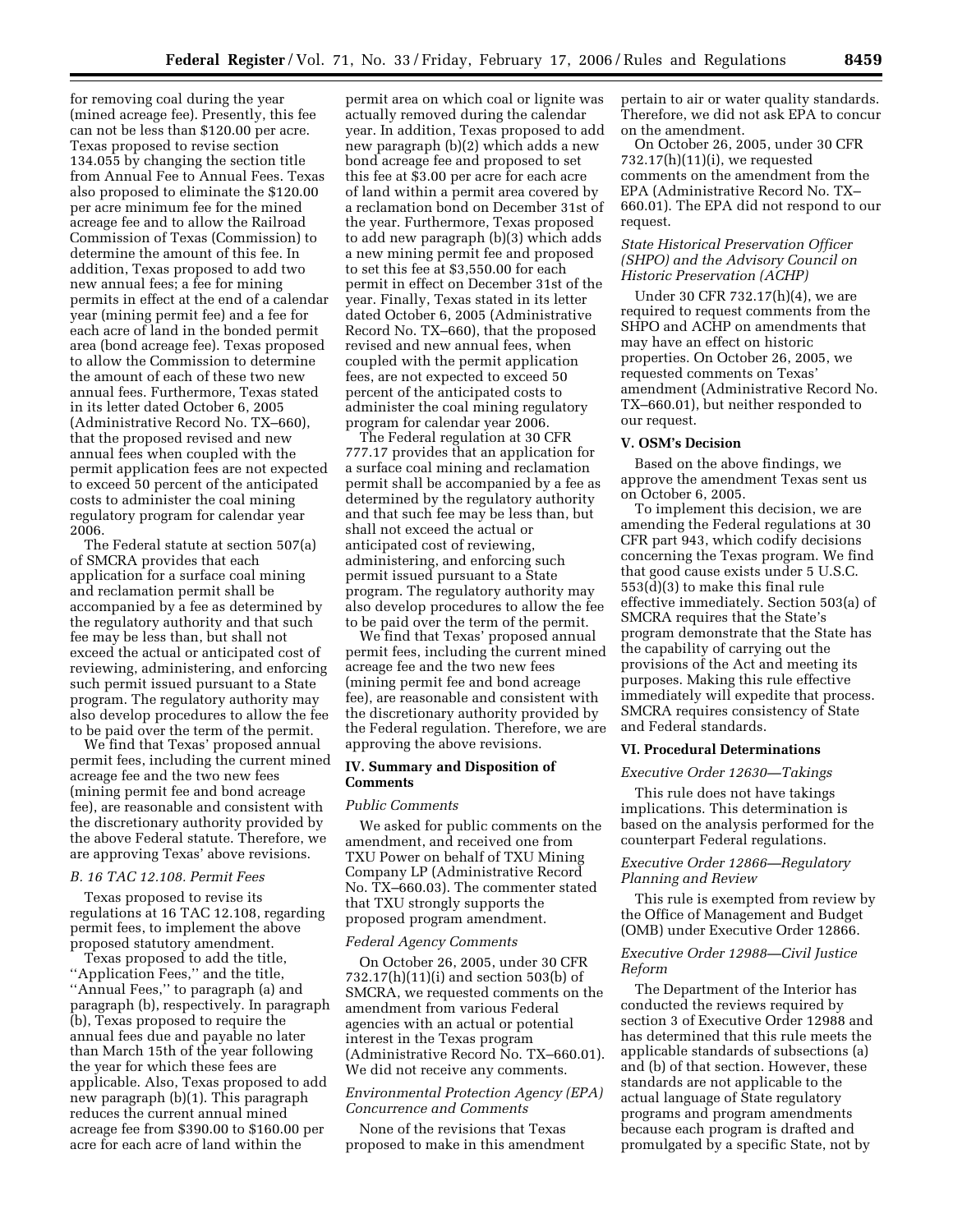OSM. Under sections 503 and 505 of SMCRA (30 U.S.C. 1253 and 1255) and the Federal regulations at 30 CFR 730.11, 732.15, and 732.17(h)(10), decisions on proposed State regulatory programs and program amendments submitted by the States must be based solely on a determination of whether the submittal is consistent with SMCRA and its implementing Federal regulations and whether the other requirements of 30 CFR parts 730, 731, and 732 have been met.

# *Executive Order 13132—Federalism*

This rule does not have Federalism implications. SMCRA delineates the roles of the Federal and State governments with regard to the regulation of surface coal mining and reclamation operations. One of the purposes of SMCRA is to ''establish a nationwide program to protect society and the environment from the adverse effects of surface coal mining operations." Section  $503(a)(1)$  of SMCRA requires that State laws regulating surface coal mining and reclamation operations be ''in accordance with'' the requirements of SMCRA, and section 503(a)(7) requires that State programs contain rules and regulations ''consistent with'' regulations issued by the Secretary pursuant to SMCRA.

# *Executive Order 13175—Consultation and Coordination With Indian Tribal Governments*

In accordance with Executive Order 13175, we have evaluated the potential effects of this rule on Federallyrecognized Indian tribes and have determined that the rule does not have substantial direct effects on one or more Indian tribes, on the relationship between the Federal Government and Indian tribes, or on the distribution of power and responsibilities between the Federal Government and Indian tribes. This determination is based on the fact that the Texas program does not regulate coal exploration and surface coal mining and reclamation operations on Indian lands. Therefore, the Texas program has no effect on Federallyrecognized Indian tribes.

# *Executive Order 13211—Regulations That Significantly Affect the Supply, Distribution, or Use of Energy*

On May 18, 2001, the President issued Executive Order 13211 which requires agencies to prepare a Statement of Energy Effects for a rule that is (1) considered significant under Executive Order 12866, and (2) likely to have a significant adverse effect on the supply, distribution, or use of energy. Because this rule is exempt from review under Executive Order 12866 and is not expected to have a significant adverse effect on the supply, distribution, or use of energy, a Statement of Energy Effects is not required.

# *National Environmental Policy Act*

This rule does not require an environmental impact statement because section 702(d) of SMCRA (30 U.S.C. 1292(d)) provides that agency decisions on proposed State regulatory program provisions do not constitute major Federal actions within the meaning of section 102(2)(C) of the National Environmental Policy Act (42 U.S.C. 4332(2)(C)).

### *Paperwork Reduction Act*

This rule does not contain information collection requirements that require approval by OMB under the Paperwork Reduction Act (44 U.S.C. 3507 *et seq.*).

### *Regulatory Flexibility Act*

The Department of the Interior certifies that this rule will not have a significant economic impact on a substantial number of small entities under the Regulatory Flexibility Act (5 U.S.C. 601 *et seq.*). The State submittal, which is the subject of this rule, is based upon counterpart Federal regulations for which an economic analysis was prepared and certification made that such regulations would not have a significant economic effect upon a substantial number of small entities. In making the determination as to whether this rule would have a significant economic impact, the Department relied upon the data and assumptions for the counterpart Federal regulations.

# *Small Business Regulatory Enforcement Fairness Act*

This rule is not a major rule under 5 U.S.C. 804(2), the Small Business

Regulatory Enforcement Fairness Act. This rule: (a) Does not have an annual effect on the economy of \$100 million; (b) Will not cause a major increase in costs or prices for consumers, individual industries, Federal, State, or local government agencies, or geographic regions; and (c) Does not have significant adverse effects on competition, employment, investment, productivity, innovation, or the ability of U.S.-based enterprises to compete with foreign-based enterprises. This determination is based upon the fact that the State submittal, which is the subject of this rule, is based upon counterpart Federal regulations for which an analysis was prepared and a determination made that the Federal regulation was not considered a major rule.

### *Unfunded Mandates*

This rule will not impose an unfunded mandate on State, local, or tribal governments or the private sector of \$100 million or more in any given year. This determination is based upon the fact that the State submittal, which is the subject of this rule, is based upon counterpart Federal regulations for which an analysis was prepared and a determination made that the Federal regulations did not impose an unfunded mandate.

### **List of Subjects in 30 CFR Part 943**

Intergovernmental relations, Surface mining, Underground mining.

Dated: January 20, 2006.

### **Charles E. Sandberg,**

*Regional Director, Mid-Continent Region.* 

■ For the reasons set out in the preamble, 30 CFR part 943 is amended as set forth below:

# **PART 943—TEXAS**

■ 1. The authority citation for part 943 continues to read as follows:

**Authority:** 30 U.S.C. 1201 *et seq.* 

■ 2. Section 943.15 is amended in the table by adding a new entry in chronological order by ''Date of final publication'' to read as follows:

# **§ 943.15 Approval of Texas regulatory program amendments.**

\* \* \* \* \*

| Original amendment submission<br>date |  | Date of final publication | Citation/description |  |  |  |
|---------------------------------------|--|---------------------------|----------------------|--|--|--|
|                                       |  |                           |                      |  |  |  |
|                                       |  |                           |                      |  |  |  |